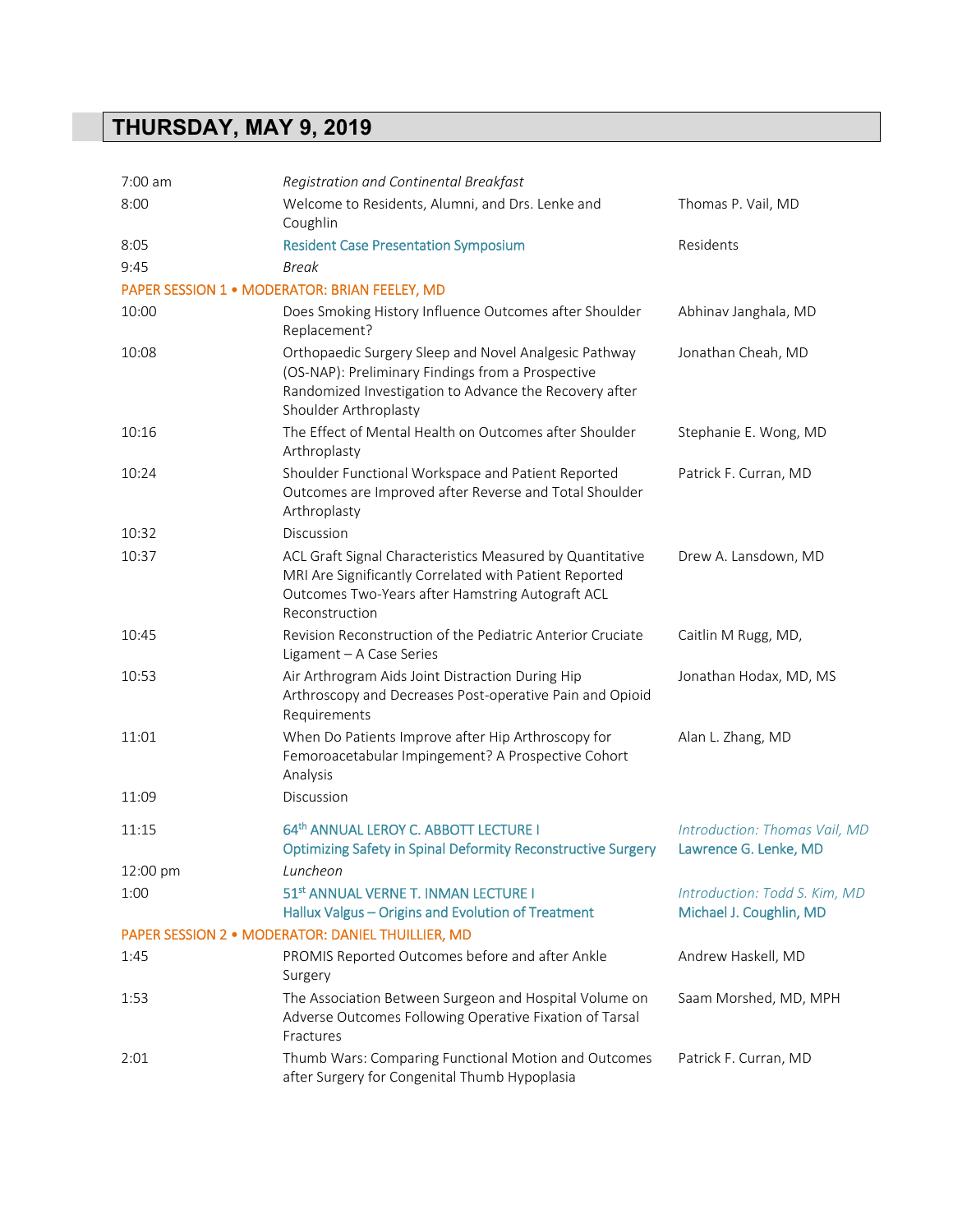| 2:09      | Patient Outcomes and Costs after Isolated Flexor Tendon<br>Repairs of the Hand                                                        | Gopal Lalchandani, MD                 |
|-----------|---------------------------------------------------------------------------------------------------------------------------------------|---------------------------------------|
| 2:17      | Discussion                                                                                                                            |                                       |
| P<br>2:25 | <b>Clinical Update:</b> Evidence-based Approach to Regional<br>Anesthesia for the Orthopaedic Patient                                 | Alok Sharma, MD                       |
| 2:45      | <b>Break</b>                                                                                                                          |                                       |
|           | PAPER SESSION 3 · MODERATOR: LIONEL METZ, MD                                                                                          |                                       |
| 3:05      | The Local Application of Vancomycin in Spine Surgery Does<br>Not Result in Increased Vancomycin Resistant Bacteria -<br>Ten Year Data | Krishn Khanna, MD                     |
| 3:13      | Assessment of the Efficacy of Teriparatide in Patients<br>Undergoing Posterolateral Lumbar Spinal Fusion: A Pilot<br>Study            | Kevin Taliaferro, MD                  |
| 3:21      | Registry Outcomes of Cement Augmentation for<br>Osteoporotic Vertebral Compression Fractures                                          | Neal H. Shonnard, MD                  |
| 3:29      | Costs and Utility of Post-discharge Acute Inpatient<br>Rehabilitation Following Adult Spinal Deformity Surgery                        | Alekos A. Theologis, MD               |
| 3:37      | Discussion                                                                                                                            |                                       |
| 3:43      | Alumni Address                                                                                                                        | Todd S. Kim, MD<br>Thomas P. Vail, MD |
| 3:50      | Symposium: Spine Symposium<br>Moderator: Sigurd H. Berven, MD<br>Panel: Frank Valone III & UCSF Spine Faculty                         |                                       |
| 4:30 pm   | Adjourn                                                                                                                               |                                       |
| $4:30-$   | Reception and View Exhibits - Ballroom Foyer                                                                                          |                                       |
| 5:30 pm   |                                                                                                                                       |                                       |

## **FRIDAY, MAY 10, 2019**

| $7:30$ am | Continental Breakfast                                                                                                                      |                         |
|-----------|--------------------------------------------------------------------------------------------------------------------------------------------|-------------------------|
| 8:00      | Welcome to Residents, Alumni, and Drs. Coughlin and Lenke                                                                                  | Todd S. Kim, MD         |
|           | <b>PAPER SESSION 1 · MODERATOR: JEFF BARRY, MD</b>                                                                                         |                         |
| 8:05      | Total Hip Arthroplasty: Increased Conditional Risk of<br>Recurring Complications with Contralateral Surgery                                | Heather J. Roberts, MD  |
| 8:13      | Modular Tibial Stems Do Not Reduce the Risk of Revision in<br>Primary Total Knee Arthroplasty                                              | Adrian D. Hinman, MD    |
| 8:21      | High Preoperative Patient Health Questionnaire-2 (PHQ-2)<br>Scores Predict Mental Health Gains Six Weeks after Total<br>Joint Arthroplasty | Tiffany C. Liu MD       |
| 8:29      | Discussion                                                                                                                                 |                         |
| 8:34      | Effect of Surgeon and Hospital Volume on Conversion to<br>Total Knee Arthroplasty After Tibial Plateau Repair                              | Dane J. Brodke, MD, MPH |
| 8:42      | Preoperative Treatment of Hepatitis C is Associated with<br>Lower Prosthetic Joint Infection Rates in US Veterans                          | Ilya Bendich, MD, MBA   |
| 8:50      | Wearable Tracker Stratifies Patients by Activity Level after<br>Total Joint Arthroplasty                                                   | Joseph T. Patterson, MD |